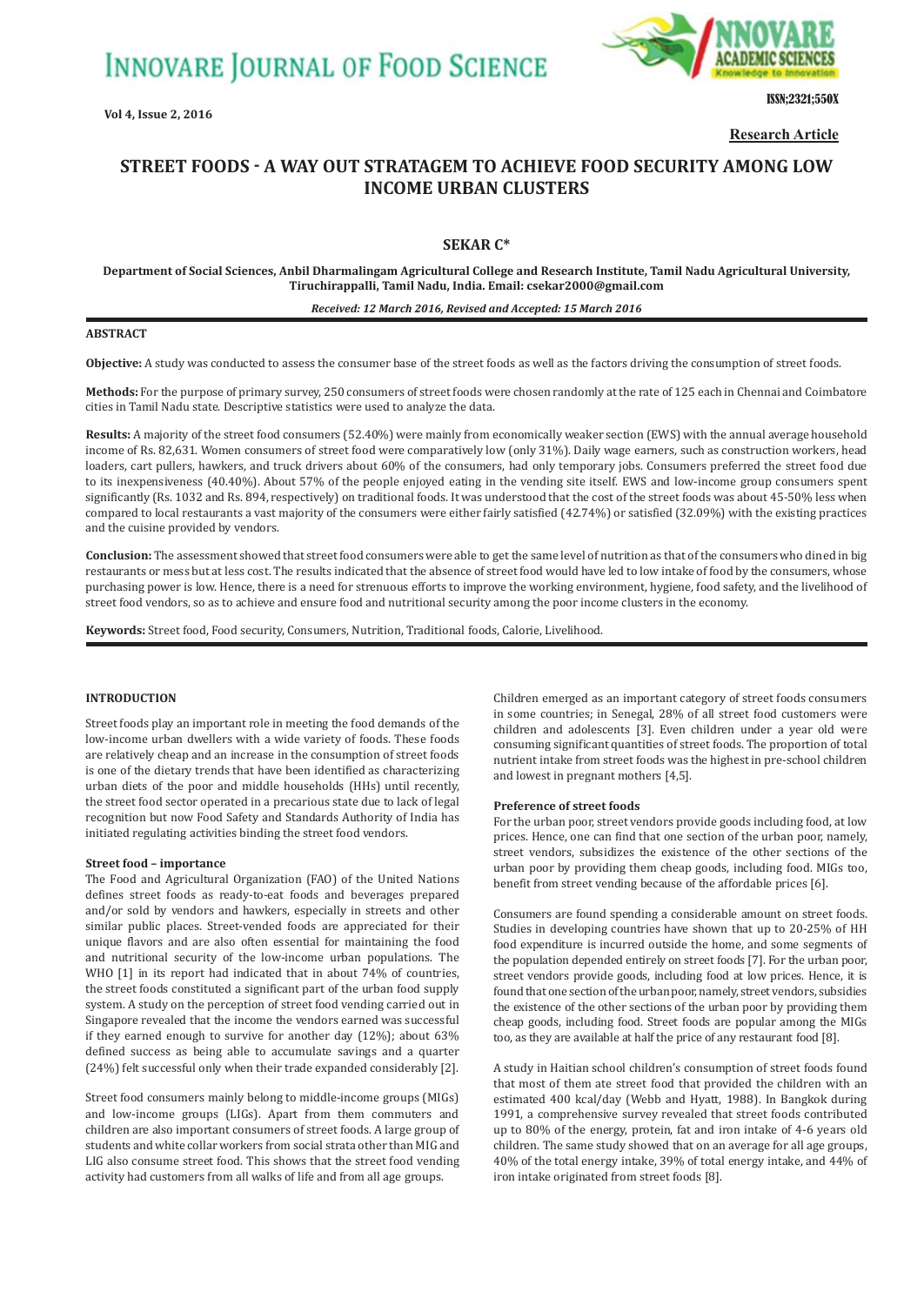The nutritional value of the food sold in the streets was assessed by FAO for some popular meals. An average 500 g meal contained 20-30 g of protein, 12-15 g of fat (vegetable fat), and 174-183 g of carbohydrate and provided approximately 1000 kcal. The meals cost between Rs. 4 and Rs. 8 (mean of Rs. 5). The analysis indicated that street foods had been the least expensive means of obtaining a nutritionally balanced meal outside the home, provided the consumer is informed and able to choose the proper combination of food. An amount of one rupee spent on street food provides approximately 200 kcal, of which 25 kcal are protein, 144 kcal are carbohydrate and 31 kcal are lipid (100% vegetable fat in a vegetarian diet; 80% vegetable fat and 20% fat of animal origin in a non-vegetarian diet [9].

### **Objectives**

The overall objective of the study was to analyze the consumer base as well as the factors driving the consumption of the street foods. The specific objectives of the project are as follows:

- i. To examine the consumer base of the street food enterprise
- ii. To identify the factors driving the consumers to choose street foods in their dietary schedule
- iii. To quantify the expenditure made on street foods
- iv. To study the perception of street foods by the consumers, and
- v. To analyze the food and nutritional implications of street foods.

#### **METHODS**

The study assessed the consumers, habituated to street food and the reasons for the preferences of street food. Street foods are the more common in urban areas. Chennai and Coimbatore in Tamil Nadu state were selected purposively since the street food vending and consumption of street food were wide spread in these areas. For the purpose of primary survey, 250 consumers of street foods were chosen randomly at the rate of 125 in each locality. The total sample size was thus made to 250.

### **Tools of analysis**

### *Percentage analysis*

Percentage analysis was performed to study the general characteristics of the street food consumers, *viz.,* age, education, occupation, family size and income, experience in street food vending, source of finance, etc.

#### *Income based classification of consumers*

Street food consumers were classified based on McKinsey's classification of Indian consumers (2007). Accordingly, the respondents interviewed were post classified into four groups based on their HH income as (i) Economically weaker section (EWS) with annual HH income <Rs. 90,000/-, (ii) LIG, whose annual HH income ranged between Rs. 90,000 and Rs. 200,000, (iii) MIG with an annual HH income between Rs. 2,00,000 and Rs. 10,00,000, and (iv) high income group (HIG) HHs having an annual income >Rs. 10,00,000 and the details are furnished in Table 1 (Note: Rs. stands for Indian Rupees [INR]. As of August 2015 one US dollar is equal to Rs. 66 [INR]).

#### *Likert's scaling technique*

This method was developed by Rensis Likert in 1932. In this approach, the customers of the street food vendors had been asked to indicate on a five-point continuum (Table 2) whether they were highly satisfied, satisfied, fairly satisfied, dissatisfied, and highly dissatisfied with the various attributes of street foods (utensils for preparing and serving food, method of preparation of food, quality of drinking water, waste disposal, usage of gloves, hoods and apron, taste, quality of food, cleanliness of the environment, hospitality and workers hygiene). The responses were recorded, and the scores were added to obtain the mean score toward the satisfaction level of the sample customers.

## *Analysis of consumers' preference of street food*

The amount spent by the consumers on informal street food signifies the importance of the street foods. The basic model that was used in this study depicted the expenditure made by the consumer on street food as a function of factors such as the age, gender, marital status, education, distance of travel, taste, and price of street food. The model used for this study was of the following form.

ASOSF (Y) = f {AGE, GND, MAS, EDL, HHS, HHI, DST, EMP, FOV, TST, QLT, PCF}

Where,

ASOSF (Y) - Amount spent on street food consumption (rupees/month),

AGE - Age (number of years),

GND - Gender (1 - Male, 0 - Otherwise),

MAS - Marital status (1 - Married; 0 - Otherwise),

EDL - Years of education (number of years),

HHS - Household size of the customers,

HHI - Household income (rupees/month),

DST - Distance traveled (Walking distance in meter),

EMP - Nature of employment (1 - If temporary; 0 - Otherwise),

FOV - Frequency of visit (number of visits/month),

TST - Taste (1 - If good; 0 - Otherwise),

QLT - Quality of food (1 - If yes; 0 - Otherwise),

PCF - Perception on the cost of food (1 - If high; 0 - Otherwise).

**Table 1: Income based classification of consumers**

| S. No | Category   | <b>Standard HH income (Rs./vear)</b> |
|-------|------------|--------------------------------------|
|       | <b>EWS</b> | < 90.000                             |
|       | LIG        | 90,000-2,00,000                      |
|       | MIG        | 2,00,000-10,00,000                   |
|       | <b>HIG</b> | More than 10,00,000                  |

Source: McKinsey Classification of Indian Consumers, Global Institutional Report (2007). EWS: Economically weaker section, LIG: Low income group, MIG: Middle income group, HIG: High income group

**Table 2: Five point scale for the satisfaction level of consumers**

| S. No | <b>Performance level</b> | <b>Score</b> |
|-------|--------------------------|--------------|
|       | Highly satisfied         |              |
|       | Satisfied                |              |
|       | Fairly satisfied         |              |
|       | Dissatisfied             |              |
|       | Highly dissatisfied      |              |

# **Table 3: Calorific value of food stuffs**

| S. No | Name of the food stuff                    | Quantity<br>(in g) | <b>Energy</b><br>(in calories) |
|-------|-------------------------------------------|--------------------|--------------------------------|
|       | Idli (two)                                | 100                | 130                            |
| 2     | Roast (one)                               | 100                | 192                            |
| 3     | Poori (one)                               | 25                 | 150                            |
|       | Boiled rice (one bowl)                    | 100                | 110                            |
| 5     | Sambar (one bowl)                         | 160                | 81                             |
| 6     | Curd $(8 \text{ fl oz} = \text{one cup})$ | 250                | 154                            |
| 7     | Tomato rice (one cup)                     | 250                | 116                            |
| 8     | Curd rice                                 | 100                | 63                             |
| 9     | Chappathi (one)                           | 35                 | 85                             |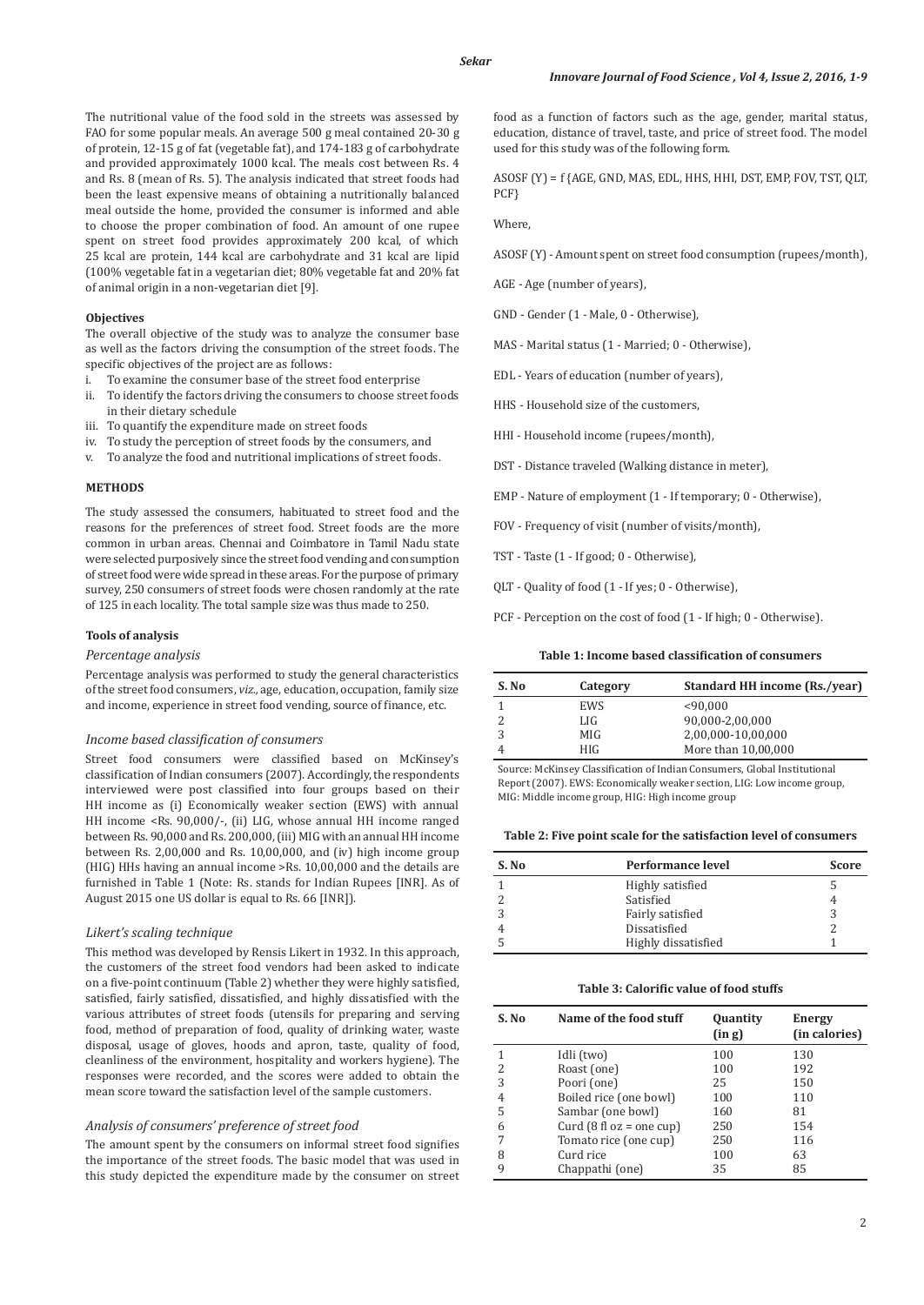#### *Sekar*

#### **Cost of street food and nutritional security**

The cost and the nutritional security of the street food were evaluated by comparing with the costs of food items served in local restaurants. For that purpose, the average weight of major food served during breakfast, lunch and dinner as well as the cost of those food items were taken into consideration. The calorific values of various food items normally consumed by the respondents are reported in Table 3, and the costs of various food stuffs sold at both street food vending site and local restaurants are given in Table 4 for comparative analysis.

# **Major findings of the study**

As discussed already, the consumers of street foods were post classified based on McKinsey's classification of Indian consumers [10]. The composition of the consumers interviewed is presented in Table 5. The results indicate that 52.40% of the consumers were from EWS with the annual average HH income of <Rs.90,000.

### **Gender composition**

In Chennai, about 82% of the consumers of street food were male, whereas in Coimbatore it was about 57%. The overall percentage of women consuming street food was comparatively low (only 31%). A vast majority of the women were found taking either fast food (FF) or snacks and savories unlike men who preferred street food eateries for breakfast and lunch apart from regular coffee, tea and snacks. It was learned that the "shy away" nature of women had prevented them from approaching the road side eateries.

### **Age wise distribution**

The consumers were further classified based on age into four groups, *viz.,* (i) <20 years of age, (ii) 21-30 years of age, (iii) 31-40 years of age and, (iv) more than 40 years of age. Consumers between 21 and 30 years of age accounted for about 37% in Chennai and 51% in Coimbatore (Table 6). They were followed by consumers, whose average age was more than 40 years. They constituted 27.60%. About 15% of the consumers were <20 years of age in Coimbatore while it was only about 6% in Chennai. They mainly preferred to have either snacks or FF on their way back home from school. Some of them had to go home only after attending tuitions and hence they depended on

#### **Table 4: Cost of food stuffs of street food eatery and hotels**

| S. No | Name of the      | <b>Standard</b> | Cost (in Rs.)      |                   |
|-------|------------------|-----------------|--------------------|-------------------|
|       | food stuff       | weight (in g)   | <b>Street food</b> | <b>Restaurant</b> |
|       | <b>Breakfast</b> |                 |                    |                   |
|       | Idli             | 100             | 6                  | 12                |
| 2     | <b>Roast</b>     | 100             | 10                 | 16                |
| 3     | Poori            | 50              | 12                 | 16                |
| 4     | Idli+Roast       | 300             | 16                 | 31                |
| Н     | Lunch            |                 |                    |                   |
| 1     | Meals            | 300             | 45                 | 70                |
| 2     | Tomato rice      | 150             | 20                 | 35                |
| 3     | Curd rice        | 150             | 20                 | 38                |
| Ш     | Dinner           |                 |                    |                   |
| 1     | Chapatti         | 150             | 10                 | 19                |

**Table 5: Classification of consumers based on income**

| S. No | Category | N(%)         |              |                |
|-------|----------|--------------|--------------|----------------|
|       |          | Chennai      | Coimbatore   | <b>Overall</b> |
|       | EWS      | 64 (51.20)   | 67 (53.60)   | 131 (52.40)    |
| 2     | LIG      | 33 (26.40)   | 35 (28.00)   | 68 (27.20)     |
| 3     | MIG      | 27 (21.60)   | 21 (16.80)   | 48 (9.20)      |
| 4     | HIG      | 1(0.80)      | 2(1.60)      | 3(1.20)        |
|       | Total    | 125 (100.00) | 125 (100.00) | 250 (100.00)   |

EWS: Economically weaker section, LIG: Low income group, MIG: Middle income group, HIG: High income group

street foods for a quick filling. However, the overall results indicated that the main consumers of the road side food were the young with the age group of 21-30 years.

#### **Educational status**

It is interesting to note that about 38% of the respondents in Chennai and about 43% of the respondents in Coimbatore were illiterates (Table 7). Overall, the illiterates constituted about 41% of the total. They were followed by consumers with primary level education (33.60% in Chennai and 19.20% in Coimbatore). In all, about 26.40% of the consumers had primary and 13.60% of the consumers had secondary level education. These consumers were mainly daily wage earners such as construction workers, head loaders, cart pullers, and truck drivers. About 12% of the consumers were diploma holders who were mainly industrial employees working in factories, workshops or service stations. Only 6.40% had collegiate education. It could be concluded that the educated elite kept themselves away from the street side eatery, which might be due to the obvious reasons like lack of hygiene and quality, congestion in the vending site, etc.

#### **Family size and HH income**

Family size and income play a key role in deciding the food spending habits of the consumers, and therefore, this information was analyzed. Overall, the average family size of the HIG and MIG was 3.00 and 3.83, respectively, while it was 3.81 and 3.96, respectively, for EWS and the LIG. The average annual HH income ranged between Rs. 82,631 for EWS and Rs. 13.36 lakhs for an HIG consumer (Table 8). Not much change was noticed in the income of the consumers across the two study areas.

#### **Type of family**

About 77% of the consumers in Chennai and 90% in Coimbatore had a nuclear family (Table 9). Overall, only about 17% of the consumers had joint family, which indicates the disintegration of the traditional joint family system.

### **Marital status**

The married consumers were high (64.80%) in Chennai while they were only 48% in Coimbatore. In all, more than 50% of the consumers were married, which is contrary to the general belief that only unmarried used to depend on street food to a greater extent (Table 10).

# **Occupational category**

The occupational distribution of consumers indicates that the daily wage earners constituted 48.80% in Chennai, whereas it were about 22% in Coimbatore. Daily wage earners included drivers of auto-rickshaws,

**Table 6: Age wise distribution of consumer**

| S. No  | Age                          | N(%)                                |                                        |                                         |
|--------|------------------------------|-------------------------------------|----------------------------------------|-----------------------------------------|
|        | (vears)                      | Chennai                             | Coimbatore                             | <b>Overall</b>                          |
| 2<br>3 | $<$ 20<br>21-30<br>$31 - 40$ | 8(6.40)<br>46 (36.80)<br>26 (20.80) | 19 (15.20)<br>64 (51.20)<br>18 (14.40) | 27 (10.80)<br>110 (44.00)<br>44 (17.60) |
| 4      | >40<br>Total                 | 45 (36.00)<br>125 (100.00)          | 24 (19.20)<br>125 (100.00)             | 69 (27.60)<br>250 (100.00)              |

**Table 7: Educational status of the consumers**

| S. No | Age (years) | N(%)         |              |                |
|-------|-------------|--------------|--------------|----------------|
|       |             | Chennai      | Coimbatore   | <b>Overall</b> |
|       | Illiterate  | 49 (38.20)   | 54 (43.20)   | 103 (41.20)    |
| 2     | Primary     | 42 (33.60)   | 24 (19.20)   | 66 (26.40)     |
| 3     | Secondary   | 12 (9.60)    | 22 (17.60)   | 34 (13.60)     |
| 4     | Diploma/I.T | 15 (12.00)   | 16 (12.80)   | 31 (12.40)     |
| 5     | Degree      | 7(5.60)      | 9(7.20)      | 16(6.40)       |
|       | Total       | 125 (100.00) | 125 (100.00) | 250 (100.00)   |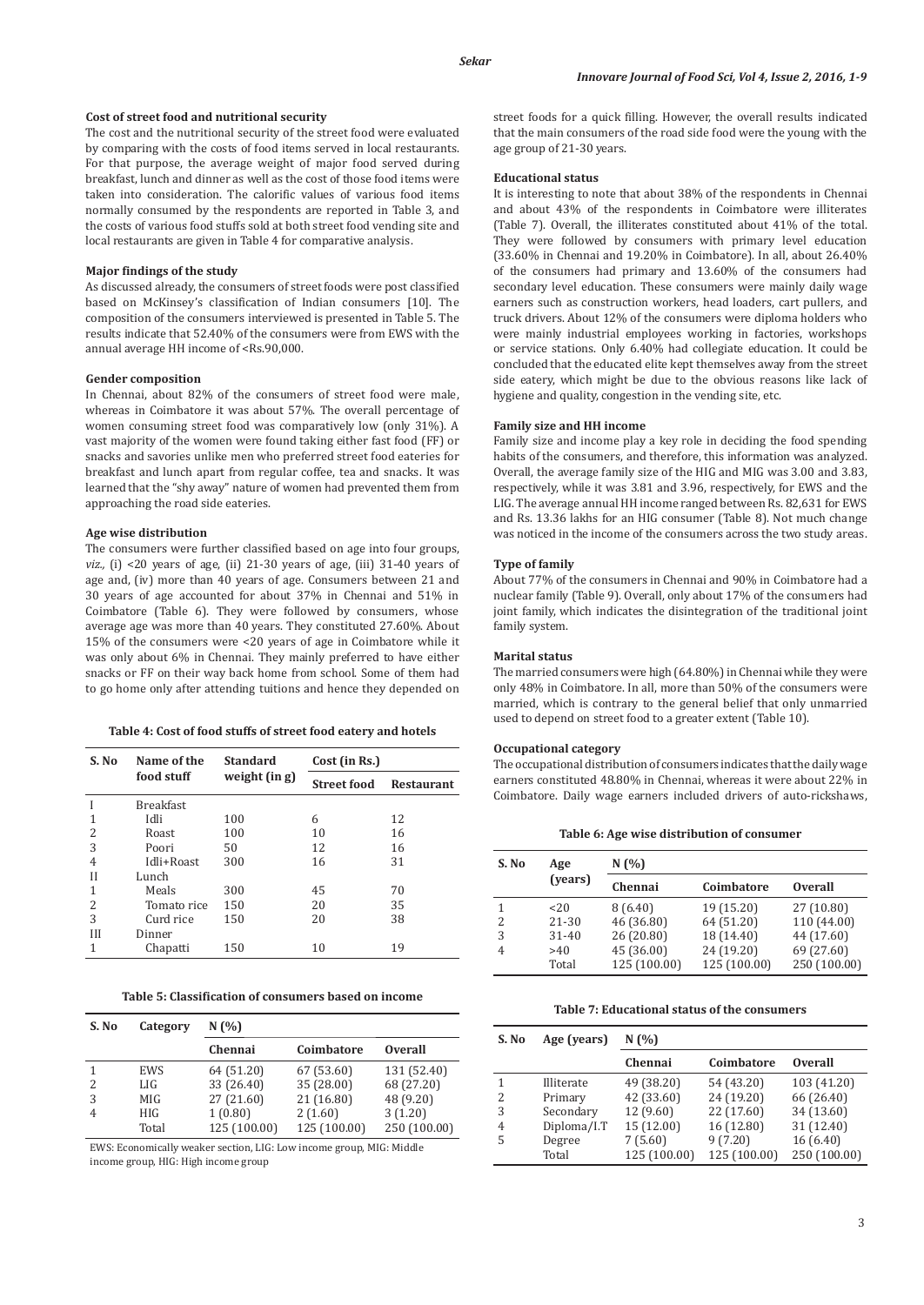**Table 8: Family size and HH income**

| S. No<br>Income |            | Chennai                    |                                      | Coimbatore                 |                                      | <b>Overall</b>             |                                      |
|-----------------|------------|----------------------------|--------------------------------------|----------------------------|--------------------------------------|----------------------------|--------------------------------------|
|                 | group      | Average<br>family size (N) | <b>Average HH</b><br>income Rs./year | Average<br>family size (N) | <b>Average HH</b><br>income Rs./year | Average<br>family size (N) | <b>Average HH</b><br>income Rs./year |
|                 | EWS        | 4.02                       | 82.706                               | 3.62                       | 82,558                               | 3.81                       | 82,631                               |
| 2               | LIG        | 4.42                       | 1,98,655                             | 3.51                       | 1,88,057                             | 3.96                       | 1,93,200                             |
| 3               | MIG        | 4.04                       | 7,17,333                             | 3.57                       | 7,04,571                             | 3.83                       | 7,11,750                             |
| 4               | <b>HIG</b> | 3.00                       | 13,44,000                            | 3.00                       | 13,32,000                            | 3.00                       | 13,36,000                            |

EWS: Economically weaker section, LIG: Low income group, MIG: Middle income group, HIG: High income group

**Table 9: Type of family**

| S. No | Family  | N(%)         |              |                |  |
|-------|---------|--------------|--------------|----------------|--|
|       | type    | Chennai      | Coimbatore   | <b>Overall</b> |  |
|       | Nuclear | 96 (76.80)   | 112 (89.60)  | 208 (83.20)    |  |
|       | Joint   | 29 (23.20)   | 13 (10.40)   | 42 (16.80)     |  |
|       | Total   | 125 (100.00) | 125 (100.00) | 250 (100)      |  |

| S. No | Marital<br>status | N(%)       |            |                |  |
|-------|-------------------|------------|------------|----------------|--|
|       |                   | Chennai    | Coimbatore | <b>Overall</b> |  |
|       | Married           | 81 (64.80) | 60(48.00)  | 141 (56.40)    |  |

2 Unmarried 44 (35.20) 65 (52.00) 109 (43.60) Total 125 (100.00) 125 (100.00) 250 (100.00)

**Table 10: Marital status**

#### **Table 11: Occupational category**

|               | S. No Category         | N(%                       |                            |                            |
|---------------|------------------------|---------------------------|----------------------------|----------------------------|
|               |                        | Chennai                   | Coimbatore                 | <b>Overall</b>             |
|               | Self employed          | 5(4.00)                   | 6(4.80)                    | 11 (4.40)                  |
| $\mathcal{L}$ | Government<br>employee | 6(4.80)                   | 12 (9.60)                  | 18 (7.20)                  |
| 3             | Private employee       | 36 (28.80)                | 37 (29.60)                 | 73 (29.20)                 |
| 4             | Daily wage earner      | 61 (48.80)                | 28 (22.40)                 | 89 (35.60)                 |
| 5             | Job seekers            | 3(2.40)                   | 0(0)                       | 3(1.20)                    |
| 6             | House wife             | 2(1.60)                   | 8(6.40)                    | 10(4.00)                   |
| 7             | Student<br>Total       | 12 (9.60)<br>125 (100.00) | 34 (27.20)<br>125 (100.00) | 46 (18.40)<br>250 (100.00) |

trucks, call-taxis, construction workers, mechanics, head loaders, and other hawkers. The percentage of the private employees was 29.20% (Table 11).

### **Nature of employment**

About 60% of the consumers had only temporary jobs. Daily wage earners, drivers, hawkers, head loaders, housewives, students, and job seekers were in this category. It is understood from Table 12 that not much variation was noticed among consumers of both the cities regarding the nature of employment.

### **Frequency of consumption of street food**

It is revealed from Table 13 that 21.60% of the consumers in Chennai consumed street food at least twice a day followed by 18.40% of the consumers consuming at least once a day.

However, in Coimbatore 18% of the consumers stated that they had the habit of consuming street food once in a weak. About 15% of the consumers in Chennai indicated that they used to approach road side eatery mainly for the tea and snacks. It was also noted that the tea/snack vendor also sold cigars and pawn and hence the working group, to overcome the "fatigue" mainly approached these eateries

### **Table 12: Nature of employment**

| S. No | Nature of          | N(%                        |                            |                             |
|-------|--------------------|----------------------------|----------------------------|-----------------------------|
|       | employment         | Chennai                    | Coimbatore                 | <b>Overall</b>              |
|       | Permanent          | 51 (40.80)                 | 50 (40.00)                 | 101 (40.40)                 |
|       | Temporary<br>Total | 74 (59.20)<br>125 (100.00) | 75 (60.00)<br>125 (100.00) | 149 (59.60)<br>250 (100.00) |

#### **Table 13: Frequency of consumption of street food**

| S. No | Frequency    | N(%          |              |                |  |  |
|-------|--------------|--------------|--------------|----------------|--|--|
|       |              | Chennai      | Coimbatore   | <b>Overall</b> |  |  |
| 1     | Daily        |              |              |                |  |  |
|       | Once         | 23 (18.40)   | 9(7.20)      | 32 (12.80)     |  |  |
|       | Twice        | 27 (21.60)   | 10(8.00)     | 37 (14.80)     |  |  |
|       | Thrice       | 5(4.00)      | 7(5.60)      | 12 (4.80)      |  |  |
|       | Only snacks  | 19 (15.20)   | 23 (18.40)   | 42 (16.80)     |  |  |
| 2     | Weekly       |              |              |                |  |  |
|       | Once         | 13 (10.40)   | 23 (18.40)   | 36 (14.40)     |  |  |
|       | $>$ Once     | 10(8.00)     | 10(8.00)     | 20(8.00)       |  |  |
| 3     | Monthly      | 12 (9.60)    | 11 (8.80)    | 23 (9.20)      |  |  |
| 4     | Occasionally | 16 (12.80)   | 32 (25.60)   | 48 (19.20)     |  |  |
|       | Total        | 125 (100.00) | 125 (100.00) | 250 (100.00)   |  |  |

for relaxation. In all, 9% and 19% of the consumers, respectively, had revealed that they consumed street food items monthly once or twice or occasionally.

#### **Occasion of preference of street food**

On what occasions the consumers preferred to have street food were also analyzed. Six major occasions were reported by the consumers. These occasions are listed out in Table 14. About 30% of the consumers in Chennai and 17% in Coimbatore stated that their house was far away from their working place, so they had to leave their home early which made it difficult for them to have homemade breakfast or lunch. They preferred the road side eatery due to its proximity to their work site, cost and less crowd when compared to a mess or a small restaurant.

In both the cities about 21% of the consumers interviewed indicated that they preferred to have street food (mainly snacks such as vada, bajji, bonda, and FF) on their way back home from school or job. In all, about 20% of the consumers opined that they preferred eating out when their spouse was out of station for the known reasons like lack of expertise in cooking and non-availability of sufficient time. About 5% in Chennai and 16% in Coimbatore, respectively, stated that they liked eating in road side eateries during weekends and also whenever they felt like relaxing. They also added that they could relish variety of foods in a road side eatery at an affordable cost.

### **Manner of visiting the vending site**

It is interesting to note that 33.60% of the consumers in Chennai visited the eatery alone while their counterparts in Coimbatore (44.80%) were accompanied by friends (Table 15).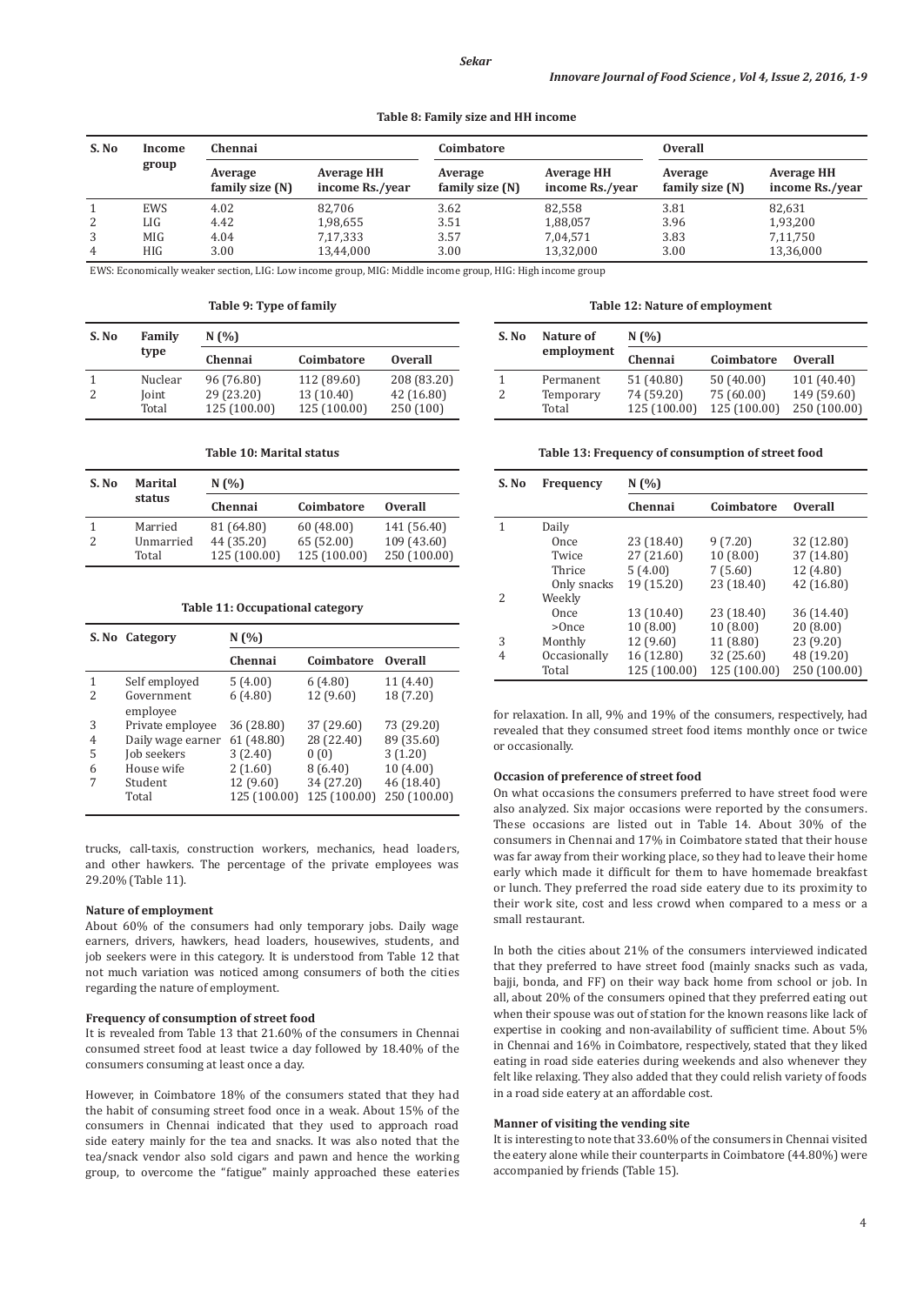The high cost of living, speedy lifestyle, co-existence with multi-regional neighbors, the unique features of Chennai, should have developed a sense of "aloofness" among Chennaikars*,* resulting in lone/solitary behavior. However, in both the cities together about 15% of the consumers stated that they preferred to visit the eatery with their family. Only 2% of consumers opined that they preferred to visit the eatery with their relatives. This shows that the consumers are conscious in maintaining their status with their relatives, so they often preferred to take their relatives to a restaurant rather than to the road side eatery.

#### **Days of consumption**

Consumption of street food included both traditional and FFs. In both cities, days of consumption of traditional food (TF) seemed high (16.56 days) among EWS consumers followed by consumers of LIG (15.12 days). Consumers of the entire category preferred to have FF (3.42 days) on special occasions like weekends. The consumers preferred to have traditional snacks such as vada, bajji, or bonda at an affordable price more frequently compared to FF (Table 16). The consumption of FF was high among the consumers of both MIG and HIG compared to the other category.

### **Most preferred street food items**

A wide spectrum of food stuff is available in a road side eatery. South Indian, North Indian, and Chinese cuisine are served in the road side

| S. No          | <b>Situation</b>                                   | N(%                     |                           |                            |  |  |
|----------------|----------------------------------------------------|-------------------------|---------------------------|----------------------------|--|--|
|                |                                                    | Chennai                 | Coimbatore                | <b>Overall</b>             |  |  |
| 1              | Returning from<br>job/school/native                | 27 (21.60)              | 26 (20.80)                | 53 (21.20)                 |  |  |
| 2              | Unable to cook<br>when family is<br>out of station | 32 (25.60)              | 17 (13.60)                | 49 (19.60)                 |  |  |
| 3              | House is away<br>from office/long<br>working time  | 38 (30.40)              | 21 (16.80)                | 59 (23.60)                 |  |  |
| $\overline{4}$ | At the time of<br>shopping                         | 14 (11.20)              | 22 (17.60)                | 36(14.4)                   |  |  |
| 5              | Whenever feel<br>like eating out                   | 7(5.60)                 | 20 (16.00)                | 27 (10.80)                 |  |  |
| 6              | During week end<br>Total                           | 7(5.60)<br>125 (100.00) | 19 (15.20)<br>125 (50.00) | 26 (10.40)<br>250 (100.00) |  |  |

#### **Table 14: Occasion of preference**

# **Table 15: Manner of visiting vending site**

|   | S. No. Manner of               | N(%)         |                           |            |  |  |
|---|--------------------------------|--------------|---------------------------|------------|--|--|
|   | visiting                       | Chennai      | Coimbatore Overall        |            |  |  |
|   | Alone                          | 42 (33.60)   | 15 (12.00)                | 57 (22.80) |  |  |
| 2 | With family                    | 15(12.00)    | 23 (18.40)                | 38 (15.20) |  |  |
| 3 | With friends                   | 22 (17.60)   | 56 (44.80)                | 78 (31.20) |  |  |
| 4 | With relatives                 | 1(0.80)      | 3(2.40)                   | 4(1.60)    |  |  |
| 5 | Family + Friends               | 19 (15.20)   | 13 (10.40)                | 32 (12.80) |  |  |
| 6 | Family + Relative              | 9(7.20)      | 6(4.80)                   | 15(6.00)   |  |  |
|   | Friends + Relatives 17 (13.60) |              | 9(7.20)                   | 26(10.40)  |  |  |
|   | Total                          | 125 (100.00) | 125 (100.00) 250 (100.00) |            |  |  |

eateries. The majority of the consumers (79% in Chennai and 67% in Coimbatore) stated that their most favored food was chat items (Table 17). About 68% of the consumers in Chennai and 46.40% of the consumers in Coimbatore preferred the hot and crispy snacks and savories. In all, 35.60% of the consumers agreed that they preferred to have either tea or coffee just to relax them from their monotonous work schedule. Among the breakfast items, about 59% of the consumers preferred to have idly or dosa as they were "hunger quenching" and pocket-friendly.

About 19% of the consumers preferred to have poori for breakfast and either chapatti or parotta for dinner. For lunch, about 16% in Chennai and 22.40% in Coimbatore preferred to have variety rice meals such as tomato rice, tamarind rice, mint rice, garlic rice, lemon rice, and curd rice. Only about 17% of the consumers ate meals for lunch. About 8% of the consumers quoted that they relished the lunch along with egg gravy or with an omelet. Chinese cuisine, such as fried rice and noodles, were preferred by 9.60% and 8% of the consumers (mainly youth), respectively.

#### **Reasons for choosing street food eatery**

Among the various reasons quoted by the consumers for choosing a street food eatery, low cost of the food items (40.40%) was the major factor followed by homemade preparations (17.60%). About 8% of the customers in Chennai preferred to have street food since the quantity of food supplied was more and food stuff like idly was easily digestible. The transparent cooking process was the great advantage for these eateries. About 7% of the consumers stated that they were able to get many varieties like two or three chutneys, sambar, chat items, etc. About 5% of the consumers in Chennai and 7% of the consumers in Coimbatore opined that the food items prepared by the street food vendors were fresh and hot. About 5% of the consumers added that few items like chat varieties, samosa, and cutlets were not commonly prepared at home and hence they preferred to have those foods in the street food shops (Table 18).

# **Place of food consumption**

It is interesting to learn that about 76% of the consumers in Chennai consumed the food in the shop itself. In Coimbatore, the majority (55.20%) of the consumers revealed that they consumed the food in shop as well as preferred to carry parcels (Table 19). Only about 5% of the consumers stated that they used to take home parcels instead of consuming the food in the shop itself. In all about 57% of the people enjoyed eating in the vending site itself and hence it is very important that the street food eateries should have good and hygienic environment, and this should not be compromised at any cost.

#### **Amount spent on street food**

In Chennai, an EWS consumer spends around Rs. 978 on TF and the maximum amount was spent for lunch. An EWS consumer in Chennai consumed street food at least 16 days a month. In Coimbatore, an individual from EWS was spending around Rs. 1085 (91.82%) toward TF and only 8.13% toward FF. The maximum amount was spent on lunch (Rs. 484/month) followed by breakfast (Rs. 354/month). The amount spent on tea and snacks was Rs. 268 in Chennai and Rs. 182 in Coimbatore. In all, about 89% was spent on TFs. For both traditional and FFs, on an average about Rs. 1042 was spent a month. It could be

#### **Table 16: Days of consumption**

| S. No | Category   | Chennai |      |              | Coimbatore |      |              | <b>Overall</b> |      |              |
|-------|------------|---------|------|--------------|------------|------|--------------|----------------|------|--------------|
|       |            | TF      | FF   | <b>Total</b> | TF         | FF   | <b>Total</b> | TF             | FF   | <b>Total</b> |
|       | <b>EWS</b> | 16.58   | 1.84 | 18.41        | 16.24      | 4.31 | 20.70        | 16.56          | 2.95 | 19.50        |
| 2     | LIG        | 16.03   | 1.82 | 17.84        | 14.26      | 4.54 | 18.80        | 15.12          | 3.22 | 18.34        |
| 3     | MIG        | 12.37   | 3.00 | 15.37        | 12.14      | 7.23 | 19.38        | 12.27          | 4.85 | 17.13        |
| 4     | <b>HIG</b> | 7.00    | 3.00 | 10.00        | 4.00       | 6.50 | 10.50        | 5.00           | 5.33 | 10.33        |
| 5     | Overall    | 15.44   | 2.10 | 17.54        | 14.96      | 4.74 | 19.70        | 15.20          | 3.42 | 18.62        |

EWS: Economically weaker section, LIG: Low income group, MIG: Middle income group, HIG: High income group, TF: Traditional food, FF: Fast food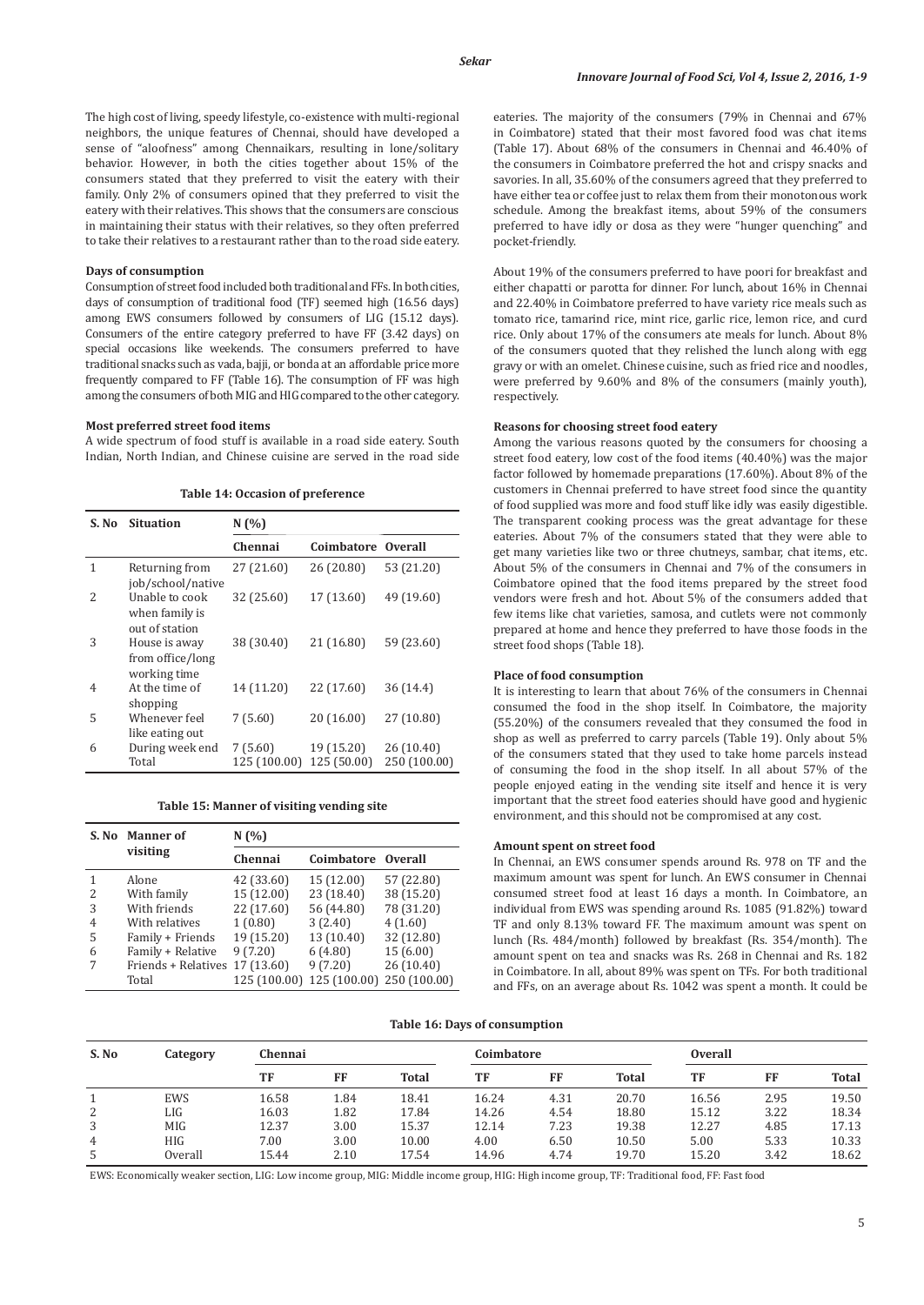**Table 17: Most preferred street food items**

| S. No | Foods           | N(%        |            |                |
|-------|-----------------|------------|------------|----------------|
|       |                 | Chennai    | Coimbatore | <b>Overall</b> |
| Ī     | TF              |            |            |                |
| 1     | Idly/dosa/appam | 97 (77.60) | 50 (40.00) | 147 (58.80)    |
| 2     | Pongal          | 29 (23.20) | 2(1.60)    | 31 (12.40)     |
| 3     | Poori/chapathi/ | 31 (24.80) | 16 (12.80) | 47 (18.80)     |
|       | parotta         |            |            |                |
| 4     | Sevai/Kitchadi  | 7(5.60)    | 00(0)      | 7(2.80)        |
| 5     | Snack items     | 85 (68.00) | 58 (46.40) | 143 (57.20)    |
| 6     | Variety meals   | 20 (16.00) | 28 (22.40) | 48 (19.20)     |
| 7     | Meals           | 42 (33.60) | 1(0.80)    | 43 (17.20)     |
| 8     | Biryani         | 5(4.00)    | 1(0.80)    | 6(2.40)        |
| 9     | Non-vegetarian  | 3(2.40)    | 14 (11.20) | 17 (6.80)      |
| 10    | Egg/omelet      | 19 (15.20) | 0(0)       | 19 (7.60)      |
| 11    | Tea/coffee      | 63 (50.40) | 26 (20.80) | 89 (35.60)     |
| 12    | Soup            | 1(8.80)    | 1(0.8)     | 2(0.80)        |
| Н     | FF              |            |            |                |
| 1     | Chat items      | 99 (79.20) | 84 (67.20) | 183 (73.20)    |
| 2     | Egg/vegetable   | 22 (17.60) | 2(1.60)    | 24 (9.60)      |
|       | fried rice      |            |            |                |
| 3     | <b>Noodles</b>  | 7(5.60)    | 13 (10.40) | 20(8.00)       |

TF: Traditional foods, FF: Fast foods

**Table 18: Reason for choosing street food eatery**

| S. No | <b>Reasons</b>        | N(%)       |                    |             |  |  |
|-------|-----------------------|------------|--------------------|-------------|--|--|
|       |                       | Chennai    | Coimbatore Overall |             |  |  |
| 1     | Low cost              | 52 (41.60) | 49 (39.20)         | 101 (40.40) |  |  |
| 2     | Homely prepared food  | 15 (12.00) | 29 (23.20)         | 44 (17.60)  |  |  |
| 3     | Taste                 | 9(7.20)    | 7(5.60)            | 16(6.40)    |  |  |
| 4     | Variety               | 11 (8.80)  | 6(4.80)            | 17 (6.80)   |  |  |
| 5     | More quantity         | 10(8.00)   | 8(6.40)            | 18 (7.20)   |  |  |
| 6     | Use of less oil       | 4(3.20)    | 2(1.60)            | 6(2.40)     |  |  |
| 7     | Easy to digest        | 10(8.00)   | 11 (8.80)          | 21(8.40)    |  |  |
|       | (steamed items)       |            |                    |             |  |  |
| 8     | Freshly prepared      | 6(4.80)    | 9(7.20)            | 15(6.00)    |  |  |
| 9     | Non preparation of    | 8(6.40)    | 4(3.20)            | 12 (4.80)   |  |  |
|       | certain items at home |            |                    |             |  |  |

noted that while majority of the consumers belonging to EWS and LIG spent significantly on TFs, the MIG and HIG consumers did not spend much due to obvious reasons (Table 20).

### **Consumer's preference toward street food over foods sold in restaurants**

The various reasons as quoted by the consumers for their preference toward street food over food supplied in regular restaurants are presented in Table 21. About 42% of the consumers in Chennai and 36% of the consumers in Coimbatore stated that the cost of the food supplied in a road side eatery was very low when compared to the food supplied in a hotel. In a road side eatery, the cost of one idli weighing 100 g ranged between Rs. 2.50 and Rs. 5, whereas in a hotel an idli slightly bigger in size weighing about 150-200 g costs around Rs. 12-15.

In a street food eatery, one can have a wholesome lunch for Rs. 40 and by spending Rs. 10 extra he could have an omelet (Rs. 8.00) or egg gravy (Rs. 10) or some other non-vegetarian side dish like fish fry, whereas in a hotel lunch costs around Rs. 60-80. Apart from this, in many hotels taxes are also levied extra which further shoots up the price, which are not affordable due to their poor purchasing power. About 28% of the consumers were of the view that the waiting time was much lower in a street food eatery compared to hotels. 6% of the consumers were of the view that the foods prepared were fresh, and the process is transparent in a road side eatery compared to a hotel. A street food consumer, apart from saving money could also save time as street foods were easily accessible and waiting time for street food was relatively less.

**Table 19: Place of street food consumption**

| S. No | Location                | N(%)                       |                            |                            |  |  |
|-------|-------------------------|----------------------------|----------------------------|----------------------------|--|--|
|       |                         | Chennai                    | Coimbatore                 | <b>Overall</b>             |  |  |
|       | In the shop itself      | 95 (76.00)                 | 48 (38.40)                 | 143 (57.20)                |  |  |
| 2     | Taking home             | 6(4.80)                    | 8(6.40)                    | 14(5.60)                   |  |  |
| 3     | Both (1 and 2)<br>Total | 24 (19.20)<br>125 (100.00) | 69 (55.20)<br>125 (100.00) | 93 (37.20)<br>250 (100.00) |  |  |

## **Consumers' perception versus expectation**

Consumer's satisfaction for the services offered by vendors is largely a function of perception and expectations of the services provided. If consumer expects a certain level of service and service provided by the street food vendor fails to match the consumer's expectations, the service would be perceived as poor. Dissatisfaction with services provided was largely observed from the difference between expectations and perception about what was actually provided. This is the basic premise for understanding the gaps that arises in consumer service. 12 statements about service quality had been used to analyze the expectation and satisfaction of the consumers and the gaps were analyzed.

The gap analysis of the overall operations of the street food vending operation as perceived by consumers of street food quality was studied by comparing the expectation mean score and the perception mean score of each of those items. If the gap was positive and high, then services provided did not meet the expectation of the consumer, leading to dissatisfaction. If the gap was negative, the service provided was greater than the expectation of the consumer and thus the consumer was more satisfied. The analysis of the results of gap analysis presented in Table 22 highlighted that the gaps in all the factors were positive. From the gap estimated, higher difference of 3.63 was shown against the use of gloves, apron, hood, etc., and it was the first and foremost gap and hence attentions of the vendors are expected on this aspect. It was followed by the cleanliness of the vessels used for the preparation of food. It showed a gap of 1.05. Hygiene and neatness of the workers, and disposal of waste, cleanliness of serving vessels and drinking water showed a gap of 1.04. It is very obvious to note from the analyses that very less gap of 0.88 was observed for taste. Hence, it could be interpreted from the results that use of gloves, apron, hood, etc., needs more attention, whereas taste of street food requires relatively less attention for improvement by the street food vendors.

### **Consumers perception toward street food**

Likert's scaling technique was used to measure the level of satisfaction of the consumers about the street food. A vast majority of the consumers opined that they were either fairly satisfied (42.74%) or satisfied (32.09%) toward practices of street food vendors and the cuisine provided by them. Only about 3% of the consumers were highly satisfied with the street food, and these consumers were mainly from the EWS category. Only about 5% of the consumers were not satisfied with the various attributes pertaining to street food (Table 23).

# **Food and nutritional implications of street food vending**

The street foods often help in achieving the food security of the EWSs, (low- and middle-income consumers), who depend on street food. The energy (in calories) and cost of the street foods prepared both by street food vendors and big restaurants were compared. The volume and weight of the food stuffs sold in restaurants were almost twice the weight of street foods while the cost was more than four times higher when compared to street foods. The energy level and cost of the selected food items served for breakfast, lunch, and dinner were compared separately.

## *Breakfast*

Breakfast such as idly, roast and poori were the highly preferred food stuffs by the consumers in hotels as well as in street food vending site.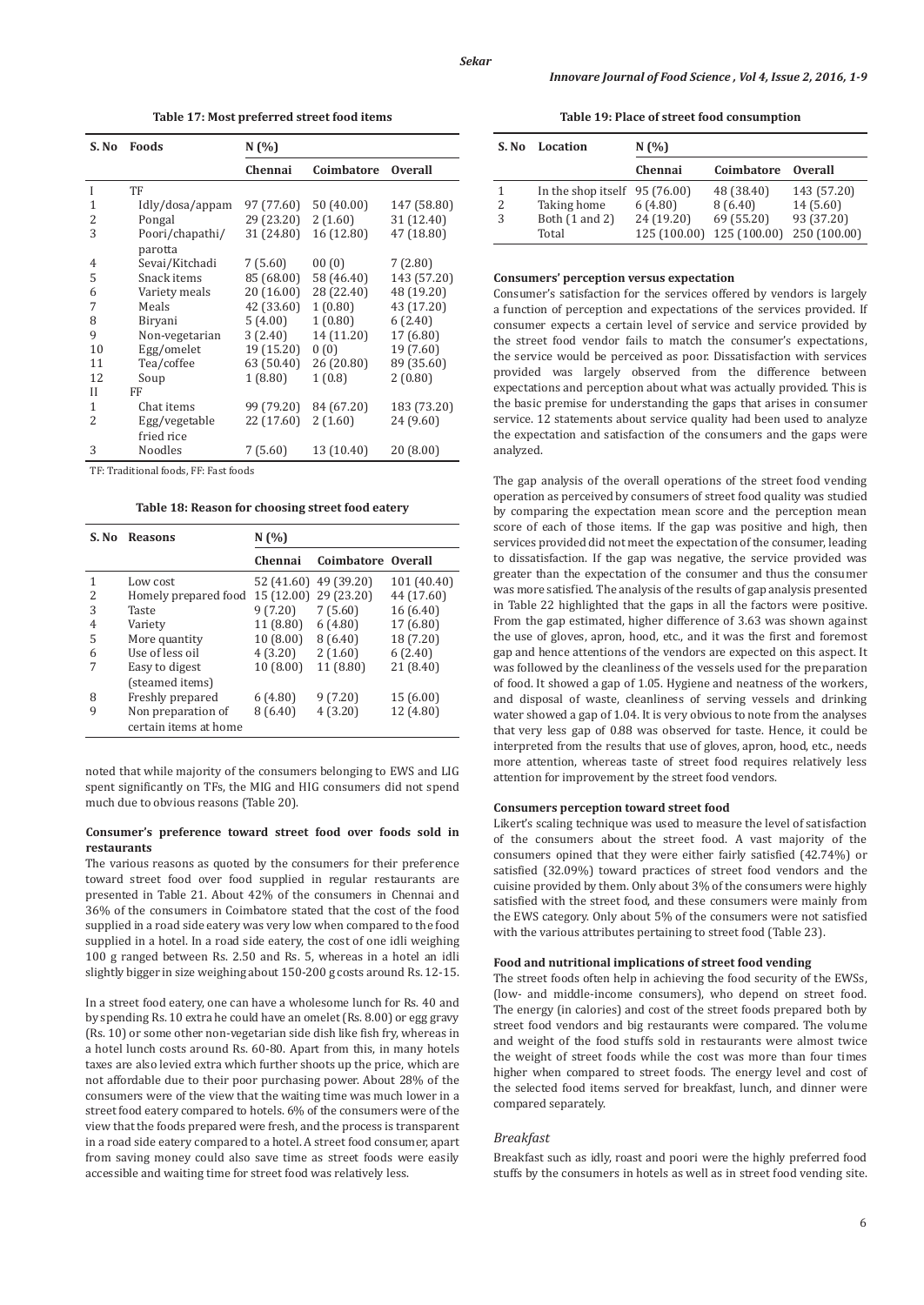| S. No   | Category            | TF        |       |       |       |              | <b>FF</b> | $TF+FF$ |
|---------|---------------------|-----------|-------|-------|-------|--------------|-----------|---------|
|         |                     | <b>BF</b> | L     | S     | D     | <b>Total</b> |           |         |
|         | Chennai             |           |       |       |       |              |           |         |
| 1.      | EWS                 | 228       | 400   | 298   | 51    | 978          | 90        | 1067    |
| 2.      | LIG                 | 224       | 341   | 267   | 49    | 880          | 112       | 992     |
| 3.      | MIG                 | 184       | 163   | 205   | 46    | 599          | 184       | 783     |
| 4.      | HIG                 | 120       | 100   | 50    | 50    | 320          | 200       | 520     |
|         | Average             | 216       | 331   | 268   | 49.73 | 865          | 117       | 982     |
|         | Percentage to total | 22.08     | 33.70 | 27.28 | 5.06  | 88.11        | 11.89     | 100.00  |
| $_{II}$ | Coimbatore          |           |       |       |       |              |           |         |
| 1.      | EWS                 | 354       | 484   | 196   | 50    | 1085         | 96        | 1181    |
| 2.      | LIG                 | 295       | 371   | 188   | 54    | 907          | 136       | 1043    |
| 3.      | MIG                 | 270       | 380   | 134   | 25    | 810          | 159       | 969     |
| 4.      | HIG                 | 188       | 275   | 125   | 40    | 628          | 340       | 968     |
| 5.      | Average             | 321       | 431   | 182   | 47    | 981          | 122       | 1103    |
|         | Percentage to total | 29.10     | 39.08 | 16.50 | 4.25  | 88.94        | 11.06     | 100.00  |
| III.    | Overall             |           |       |       |       |              |           |         |
|         | EWS                 | 293       | 443   | 246   | 51    | 1032         | 93        | 1125    |
|         | LIG                 | 260       | 356   | 226   | 52    | 894          | 124       | 1019    |
|         | MIG                 | 222       | 258   | 174   | 37    | 691          | 173       | 864     |
|         | HIG                 | 165       | 217   | 100   | 43    | 525          | 293       | 818     |
|         | Average             | 269       | 381   | 225   | 48    | 923          | 119       | 1042    |
|         | Percentage to total | 25.82     | 36.56 | 21.59 | 4.61  | 88.58        | 11.42     | 100.00  |

**Table 20: Consumer's spending on street foods (Rs./Month)**

EWS: Economic weaker section, LIG: Low income group, MIG: Middle income group, HIG: High income group, BF: Breakfast, L: Lunch, S: Snacks, D: Dinner, FF: Fast food, TF: Traditional food

**Table 21: Consumer's preference toward street foods over regular hotels**

| S. No                    | <b>Reasons</b>         | N(%        |            |                |  |  |  |
|--------------------------|------------------------|------------|------------|----------------|--|--|--|
|                          |                        | Chennai    | Coimbatore | <b>Overall</b> |  |  |  |
|                          | Low cost               | 53 (42.40) | 46 (36.80) | 99 (39.60)     |  |  |  |
| $\overline{\mathcal{L}}$ | No waiting time        | 37 (29.60) | 34 (27.20) | 71 (28.40)     |  |  |  |
| 3                        | More varieties         | 8(6.40)    | 26 (20.80) | 34 (13.60)     |  |  |  |
| 4                        | Good quality and taste | 4(3.20)    | 8(6.40)    | 12 (4.80)      |  |  |  |
| 5                        | Freshness of food      | 9(7.20)    | 7(5.60)    | 16(6.40)       |  |  |  |
| 6                        | Personal attachment    | 14 (11.20) | 4(3.20)    | 18 (7.20)      |  |  |  |

# **Table 22: Expectation versus perception of consumers: Gap analysis**

|    | S. No Statements                             | Expectation<br>mean score (E) | Perception<br>mean score (P) | Gap<br>$(E-P)$ |
|----|----------------------------------------------|-------------------------------|------------------------------|----------------|
| 1  | Utensils used for the<br>preparation of food | 4.23                          | 3.18                         | 1.05           |
| 2  | Serving vessels                              | 3.78                          | 3.24                         | 0.54           |
| 3  | Method of                                    | 4.26                          | 3.24                         | 1.03           |
|    | preparation of food                          |                               |                              |                |
| 4  | Drinking water                               | 3.98                          | 2.94                         | 1.04           |
| 5  | Disposal of waste                            | 3.76                          | 2.73                         | 1.04           |
| 6  | Cleanliness of vessels                       | 4.07                          | 3.03                         | 1.04           |
| 7  | Use of gloves, apron,                        | 5.06                          | 1.43                         | 3.63           |
|    | hood, etc.,                                  |                               |                              |                |
| 8  | Taste                                        | 4.90                          | 4.02                         | 0.88           |
| 9  | Hygienic environment 3.97                    |                               | 2.96                         | 1.02           |
| 10 | Food quality                                 | 4.56                          | 3.55                         | 1.02           |
| 11 | Hospitality                                  | 4.54                          | 3.61                         | 0.93           |
| 12 | Hygiene of the workers 4.18                  |                               | 3.14                         | 1.04           |

Hence, these food stuffs were selected for the assessment. In general, by consuming two idliesweighing 100 g one could able to get 130 calories of energy. If a consumer prefers four idlies for Rs.12 in street food eateries then in restaurants one could consume only one idly for the same cost. A roast weighing 100 g would give 192 calories of energy. Similarly, a street food consumer takes one roast (with a diameter of 12 cm) in road

side eateries it would cost him Rs. 12, while in big restaurants one has to spend Rs. 13-20 more for a roast with a diameter 12 cm. Likewise, 150 calories of energy could be gained by consuming 25 (i.e. 4-4/5" dia) of *poori.* In street food vending site, set of two poories costs only Rs. 12 whereas in a restaurant, one has to spend Rs. 26 more for the same level of calorie intake. When a consumer preferred to have a combination of two idlies with one roast, in road side eatery he could avail by spending Rs. 16 and at the same time in a restaurant to consume the above said combination of breakfast one has to spend Rs. 30 (i.e. Rs. 14 more for the same level of energy from food stuff).

### *Lunch*

Food stuffs like meals, tomato rice and curd rice are mostly preferred by the consumers for lunch. Meals with sambar and curd are the preferred food of the south Indian consumers. One bowl of boiled rice weighing 100 g provide 110 calories of energy. Similarly, 81 calories of energy could be obtained from consuming one bowl of sambar weighing of 160 g. By consuming one cup of curd (8 fl oz (fluid ounce) = 250 ml), 154 calories of energy could be provided. Through consuming meals, energy obtained by a person would be 345 calories. This meals costs Rs. 30 in the roadside eatery and Rs. 60-80 in a restaurant. It is about 2-3 times higher than the cost of street food. In case, a consumer who would like to have a combination of variety rice like tomato rice (250 g gives 116 calories of energy) and curd rice (100  $g = 63$  calories of energy), the consumer would be spending Rs. 40/- in a road side eatery, while one can get the same level of energy when he spends Rs. 73/- in a big restaurant only which is about 1.8 times costly.

### *Dinner*

For dinner, chapatti was selected as a standard food for assessment. A chapatti weighing 35 g provides 85 calories of energy. Consumer can have four chapattis for Rs. 32 in a road side eatery while in restaurants a set of chapattis costs around Rs. 38 (i.e. one has to spend Rs. 76 in big restaurants for consuming same four chapattis). If it is assumed that a consumer takes 2 idlies and one dhosa for breakfast, full meal for lunch, and four chapattis for dinner in a street food eatery, one may spend Rs. 84 and Rs. 176 needs to be spent if it is in big restaurants for getting the same level of energy. Hence, a consumer of LIG and MIG, who totally depends on street food may be able to save about Rs. 70-80 daily. For a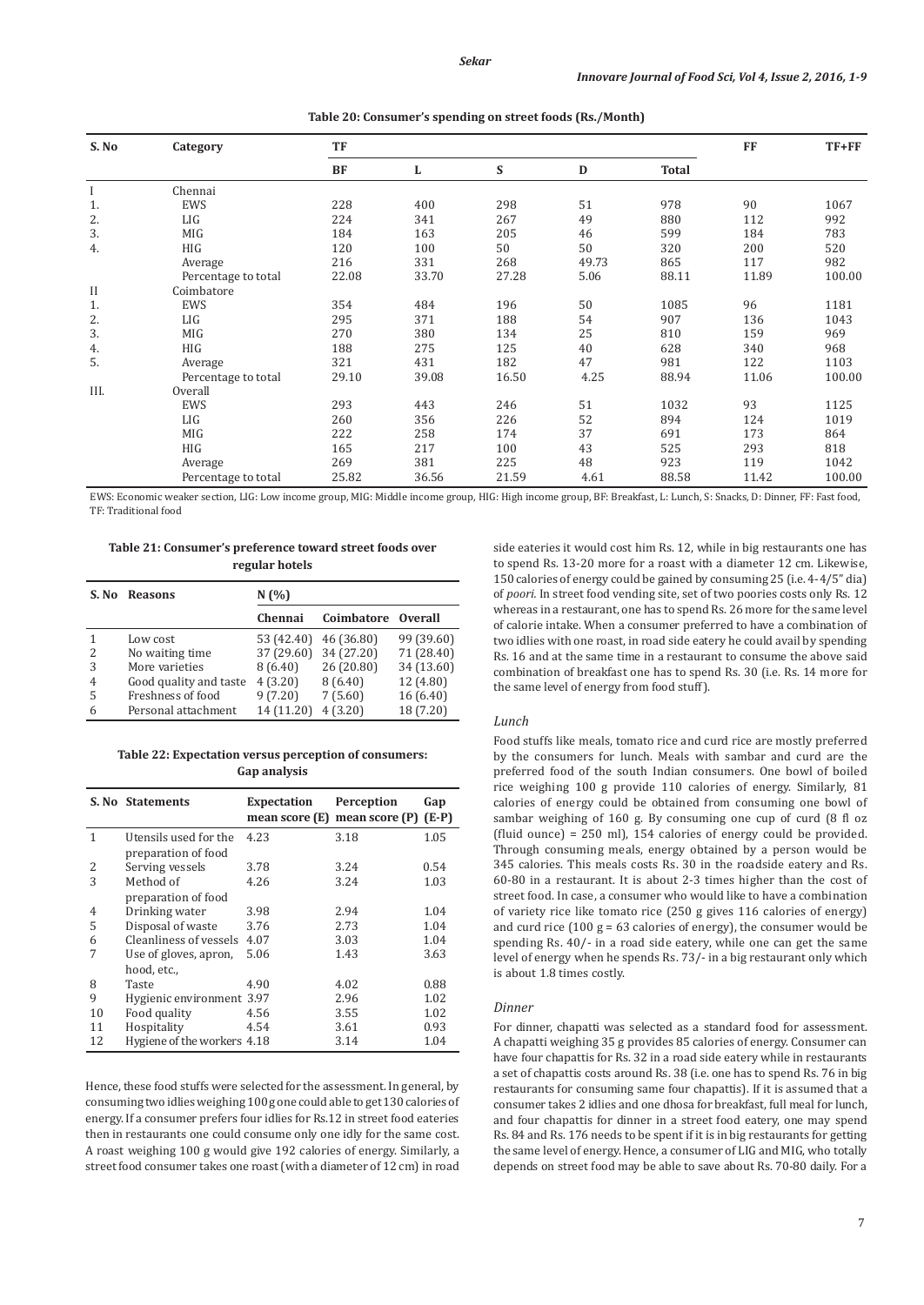**Table 23: Consumer's perception toward street food: Percentage analysis (percentage)**

| S. No | Parameter                                 | <b>Highly satisfied</b> | <b>Satisfied</b> | <b>Fairly satisfied</b> | Dis satisfied | <b>Highly dis satisfied</b> |
|-------|-------------------------------------------|-------------------------|------------------|-------------------------|---------------|-----------------------------|
| 1     | Utensils used for the preparation of food | 0.40                    | 32.40            | 55.20                   | 10.80         | 1.20                        |
| 2     | Serving vessels                           | 0.80                    | 37.60            | 47.60                   | 12.40         | 1.60                        |
| 3     | Method of preparation of food             | 1.60                    | 32.40            | 54.00                   | 10.80         | 1.20                        |
| 4     | Drinking water                            | 2.40                    | 17.60            | 54.00                   | 24.40         | 1.60                        |
| 5     | Disposal of waste                         | 2.00                    | 11.60            | 48.40                   | 34.40         | 3.60                        |
| 6     | Cleanliness of vessels                    | 1.60                    | 21.60            | 58.40                   | 16.80         | 1.60                        |
| 7     | Use of raw materials                      | 0.80                    | 34.00            | 47.20                   | 11.60         | 6.40                        |
| 8     | Use of gloves, apron, hood, etc.,         | 0.40                    | 4.40             | 12.40                   | 48.40         | 34.40                       |
| 9     | Taste                                     | 17.20                   | 68.40            | 12.40                   | 0.40          | 1.60                        |
| 10    | Hygienic environment                      | 0.40                    | 23.6             | 47.6                    | 25.2          | 3.2                         |
| 11    | Food quality                              | 4.40                    | 52.40            | 37.20                   | 3.60          | 2.40                        |
| 12    | Hospitality                               | 11.20                   | 53.60            | 24.40                   | 7.20          | 3.60                        |
| 13    | Hygiene of the workers                    | 1.20                    | 27.60            | 56.80                   | 10.80         | 3.60                        |
|       | Overall                                   | 3.42                    | 32.09            | 42.74                   | 16.68         | 5.08                        |

**Table 24: Comparative analysis of costs of food stuffs**

| S. No | Name of<br>the food | <b>Number</b>  | <b>Road side</b><br>eateries |               | <b>Restaurants</b>     |               |
|-------|---------------------|----------------|------------------------------|---------------|------------------------|---------------|
|       |                     |                | <b>Quantity</b><br>(g)       | Cost<br>(Rs.) | <b>Quantity</b><br>(g) | Cost<br>(Rs.) |
| 1     | Idli                | $\overline{c}$ | 200                          | 6             | 400                    | 24            |
| 2     | Roast               | 1              | 100                          | 10            | 200                    | 38            |
| 3     | Poori               | 2              | 50                           | 12            | 100                    | 38            |
| 4     | Idli + Roast        | $2+1$          | 300                          | 16            | 600                    | 62            |
| 5     | Meals               | One plate      | 300                          | 45            | 300                    | 70            |
| 6     | Tomato rice         | One bowl       | 150                          | 20            | 300                    | 35            |
| 7     | Curd rice           | One bowl       | 150                          | 20            | 300                    | 38            |
| 8     | Chapatti            | 2              | 150                          | 10            | 300                    | 38            |

**Table 25: Amount spent on street foods by consumers**

| Variable                | <b>Coefficients</b> | t statistics |
|-------------------------|---------------------|--------------|
| Intercept               | 785.147***          | 4.056        |
| GND                     | $-52.382$           | $-0.841$     |
| <b>HHS</b>              | $-55.661**$         | $-2.374$     |
| HHI                     | $-0.003**$          | $-2.349$     |
| <b>DST</b>              | $-7.357***$         | $-5.534$     |
| <b>EMP</b>              | 44.235              | 0.798        |
| <b>FOV</b>              | 43.350***           | 12.988       |
| <b>OLT</b>              | 191.391             | 1.734        |
| <b>PCF</b>              | $-111.327**$        | $-2.118$     |
| $R^2$                   | 0.509889            |              |
| Adjusted $\mathbb{R}^2$ | 0.49362             |              |

\*\*Significant at 5% level, \*\*\*Significant at 1% level, GND: Gender, HHS: Household size of the customers, HHI: Household income, DST: Distance traveled, EMP: Nature of employment, FOV: Frequency of visit, QLT: Quality of food, PCF: Perception on cost of food

family size of four, an HH will be able to save an amount of Rs. 320/day. It is not only the issue of savings but also the question of affordability and purchasing power.

A street food consumer, apart from saving money can also save time as street foods are easily accessible and waiting time in street food is also comparatively less. Big restaurants not only collect high charges for the food stuffs but also levy tax like VAT which further adds to the cost of the food items. The assessment showed that street food consumers are able to get the same level of nutrition as that of the consumers who dine in big restaurants but at less cost. The results further showed that the absence of street food would have led to low intake of food by the consumers, whose purchasing power is low. This would have ultimately resulted in food insecurity among the low- and middle-income urban people. The costs of food stuffs sold at road side eateries and restaurants are compared in Table 24.

# **Analysis of consumers' preference of street food**

Respondents' preference for street food was analyzed by modeling the amount spent on street foods as a function of gender, HH size, HH income, distance traveled, nature of employment, frequency of visit, quality of food, and perception on the cost of food. The relationship between dependent variable and independent variables was estimated using ordinary least square method, and the results are presented in Table 25.

The fitted model was a significant at 1% level and the coefficients of the variables, *viz.,* distance traveled by the respondent and the frequency of visit were significant at 1% level. HH size, income and the perception on the cost of street food was significant at 5% level. All the coefficients exhibited the expected sign in accordance with the theory.

It is observed that the per unit raise in HH size would reduce the average expenditure of a respondent toward street foods by Rs. 56 a month. This explains the fact that more the number of HH members, lesser would be the preference toward the consumption of food outside. HH income had negative influence on the dependent variable. This indicates that preference for street food would be less among HIGs. Distance traveled by a respondent to avail street food is an important factor toward decision making on consumption. The fitted model explains that per unit increase in the distance traveled would reduce the expenditure on the consumption of street food. Thus, the result supports the proximity concern of the respondents.

The frequency of visit is positively influencing the expenditure on street foods. From the model, per unit raise in frequency of visit will raise the expenditure on street food by Rs. 43. Respondent's perception toward the cost of street food has a negative influence on street food expenditure. This attribute was introduced as a dummy variable (high cost - 1; otherwise - 0) to capture the rational behavior of the respondents. The model explains that when a consumer thinks that the cost of the street food is relatively high (D=1) then their expenditure would be reduced significantly.

### **REFERENCES**

- 1. WHO. A Street Vended Food A Hazard Analysis and Critical Control Point Based Food Safety Strategy for Governments. Geneva: World Health Organization; 1995.
- 2. Nirathron S. Policy Issues on Street Vending: An Overview of Studies in Thailand, Cambodia and Mongolia. Bangkok: International Labour Office; 2006.
- 3. Posner J. Street Foods in Senegal. United States: The Office of Women in Development and United States Agency for International Development; 1983.
- Atkinson SJ. Urban Nutrition Policy in Developing Countries. London: London School of Hygiene and Tropical Medicine, Department of Public Health and Policy; 1992.
- 5. Tinker I, Cohen M. Women and the Urban Street Food Trade: Some Implications for Policy. London: University College; 1986.